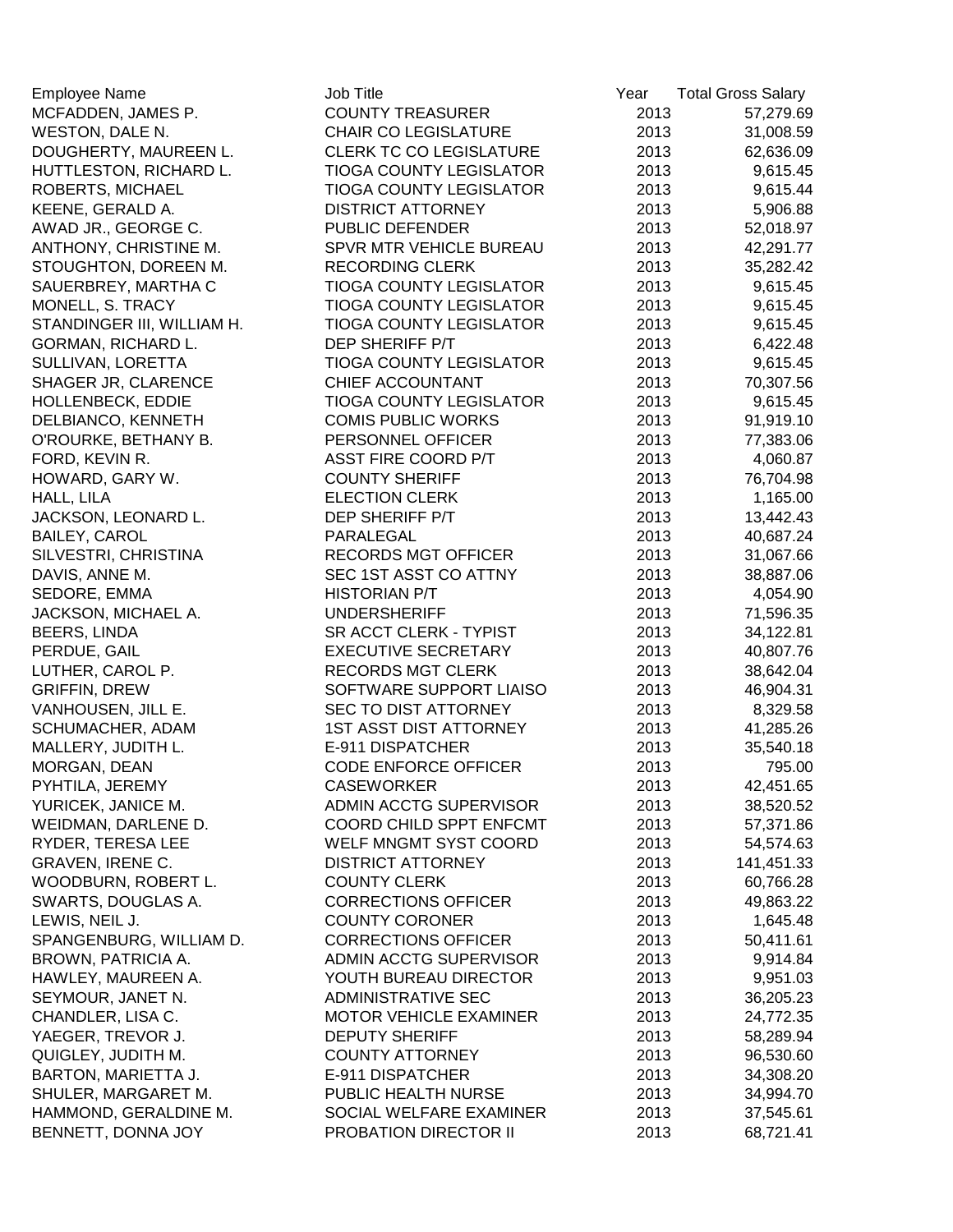| COSTANTINI, JOYCE      | SR MOTOR VEH LIC CLERK         | 2013 | 28,642.22 |
|------------------------|--------------------------------|------|-----------|
| GALLO, REBECCA E.      | <b>MOTOR VEHICLE EXAMINER</b>  | 2013 | 24,094.25 |
| WHITMORE, CORRINE J.   | <b>SOC SVCS INVESTIGATOR</b>   | 2013 | 40,026.39 |
| LASATER, ELAINE M.     | <b>SEC TO COMMISSIONER SS</b>  | 2013 | 49,716.24 |
| RICH, JAMES            | PUBLIC HEALTH DIRECTOR         | 2013 | 6,252.86  |
| BARRY, EDWARD J.       | <b>COMPUTER PGMER (SPEC)</b>   | 2013 | 46,897.94 |
| HANBURY, LUCINDA L.    | PROB SUPERVISOR                | 2013 | 64,516.85 |
| MCKEE, MARY E.         | SOCIAL SERV EMPL SPEC          | 2013 | 41,535.33 |
| CASELLA, JACQUELINE    | E & T COUNSELOR                | 2013 | 35,862.97 |
| WILLIAMS, JESSICA A.   | <b>CORRECTIONS SERGEANT</b>    | 2013 | 57,647.99 |
| HEYMAN, KIMBERLY       | SOCIAL SERV EMPL SPEC          | 2013 | 38,311.09 |
| ROOT, CHRISTIAN        | <b>1ST ASST CO ATTORNEY</b>    | 2013 | 80,358.61 |
| BARTON, GAIL L.        | DEP COMM SOCIAL SERVS          | 2013 | 75,928.17 |
| VANDEMARK, VALERIE M.  | <b>MOTOR VEHICLE EXAMINER</b>  | 2013 | 25,738.31 |
| TEED, ANITA T.         | <b>SUPPORT INVESTIGATOR</b>    | 2013 | 42,018.62 |
| FELTEY, JOHN J.        | <b>HEAVY EQUIP OPERATOR II</b> | 2013 | 43,695.07 |
| ROBINS, MICHELE I.     | SOCIAL WELFARE EXAMINER        | 2013 | 39,105.94 |
| OLIN, MARGARETA C.     | DEPUTY CO TREASURER            | 2013 | 46,268.11 |
| HENRY, NANCY           | <b>CIVIL SERVICE ASSISTANT</b> | 2013 | 30,571.80 |
| LITTLE, LAURA S.       | <b>SR CASEWORKER</b>           | 2013 | 45,919.71 |
| OLMSTEAD, CHRISTY L.   | SOCIAL WELFARE EXAMINER        | 2013 | 10,907.41 |
| ZORN, PATRICIA A.      | MOTOR VEHICLE EXAMINER         | 2013 | 2,254.12  |
| SLOCUM, JEAN MARIE     | <b>SR TYPIST</b>               | 2013 | 32,285.45 |
| DELMAGE JR, JOHN H.    | <b>DEPUTY SHERIFF</b>          | 2013 | 56,950.16 |
| KROME, DARLA           | LIC PRACTICAL NURSE            | 2013 | 13,329.97 |
| PEETERS, JOHANNES      |                                | 2013 | 70,735.38 |
| WHEELAND, SALLY L.     | PUBLIC HEALTH NURSE            | 2013 | 2,562.40  |
| CAMPBELL, CHARISSE     | CASE SUPVR - GRADE B           | 2013 | 45,090.03 |
| CARRIGG, STEPHANIE S.  | <b>SEC TO DIST ATTORNEY</b>    | 2013 | 41,399.61 |
| RHODES, PAUL C.        | <b>LIEUTENANT</b>              | 2013 | 62,600.24 |
| ROUGHT, LINDA D.       | <b>CORRECTIONS OFFICER</b>     | 2013 | 55,526.92 |
| ROSENBERGER, TERI      | SR PROBATION OFFICER           | 2013 | 44,241.74 |
| STRUBLE, ELIZABETH     | E-911 DISPATCHER               | 2013 | 35,261.09 |
| <b>GUNTHER, SARAH</b>  | <b>TYPIST</b>                  | 2013 | 24,517.92 |
| HOWE, AVERYL L.        | MANAGED CARE COORDINATO        | 2013 | 2,700.55  |
| REYNOLDS, MARILYN B.   | <b>SUPVG PUB HEALTH NURSE</b>  | 2013 | 63,681.67 |
| MILLER, TODD           | <b>1ST ASST PUB DEFENDER</b>   | 2013 | 31,868.60 |
| <b>AUSTIN, ANNE</b>    | HOME HEALTH AIDE               | 2013 | 31,391.88 |
| FORTIER, SUSAN G.      | DATA ENTRY MACH OPERATR        | 2013 | 38,316.04 |
| SNAPP, CARLTON D.      | <b>SIGN MAINTENANCE WORKER</b> | 2013 | 46,177.77 |
| BENNETT, LYNN          | <b>TYPIST</b>                  | 2013 | 24,387.36 |
| <b>GREEN, JENNIFER</b> | CASE SUPVR - GRADE B           | 2013 | 47,776.32 |
| FEDOROWICZ, STEPHEN V. | ASST FIRE COORD P/T            | 2013 | 3,915.07  |
| HASKETT, SUSAN         | SOFTWARE SUPPORT LIAISO        | 2013 | 38,629.05 |
| FRENZ, BERNADETTE A.   | SUPVG CLIN SOC WKR             | 2013 | 65,064.24 |
| TALCOTT, BRADLEY S.    | <b>INVESTIGATOR</b>            | 2013 | 58,703.44 |
| ZEPKOWSKI, JENNIFER    | REG PROFESSIONAL NURSE         | 2013 | 57,299.78 |
| RESUE, MICHELE         | CASE SUPVR - GRADE B           | 2013 | 45,063.00 |
| GELATT, MARY L.        | REG PROFESSIONAL NURSE         | 2013 | 48,924.14 |
| HALL, SUE E.           | SR SOC WELFARE EXAMINER        | 2013 | 29,347.67 |
| ROCKWELL, DIANE        | <b>SEC TO SHERIFF</b>          | 2013 | 49,768.88 |
| WALKER, CHRISTIE A.    | CASE SUPVR - GRADE B           | 2013 | 57,943.15 |
| AYERS, DAVID S.        | <b>HEAVY EQUIP OPERATOR II</b> | 2013 | 42,836.37 |
| PRATT, ELLEN           | <b>MATERIALS RECOVERY MGR</b>  | 2013 | 47,433.38 |
| LOUNSBURY, TINA M.     | SR CASEWORKER/RN               | 2013 | 56,843.40 |
|                        |                                |      |           |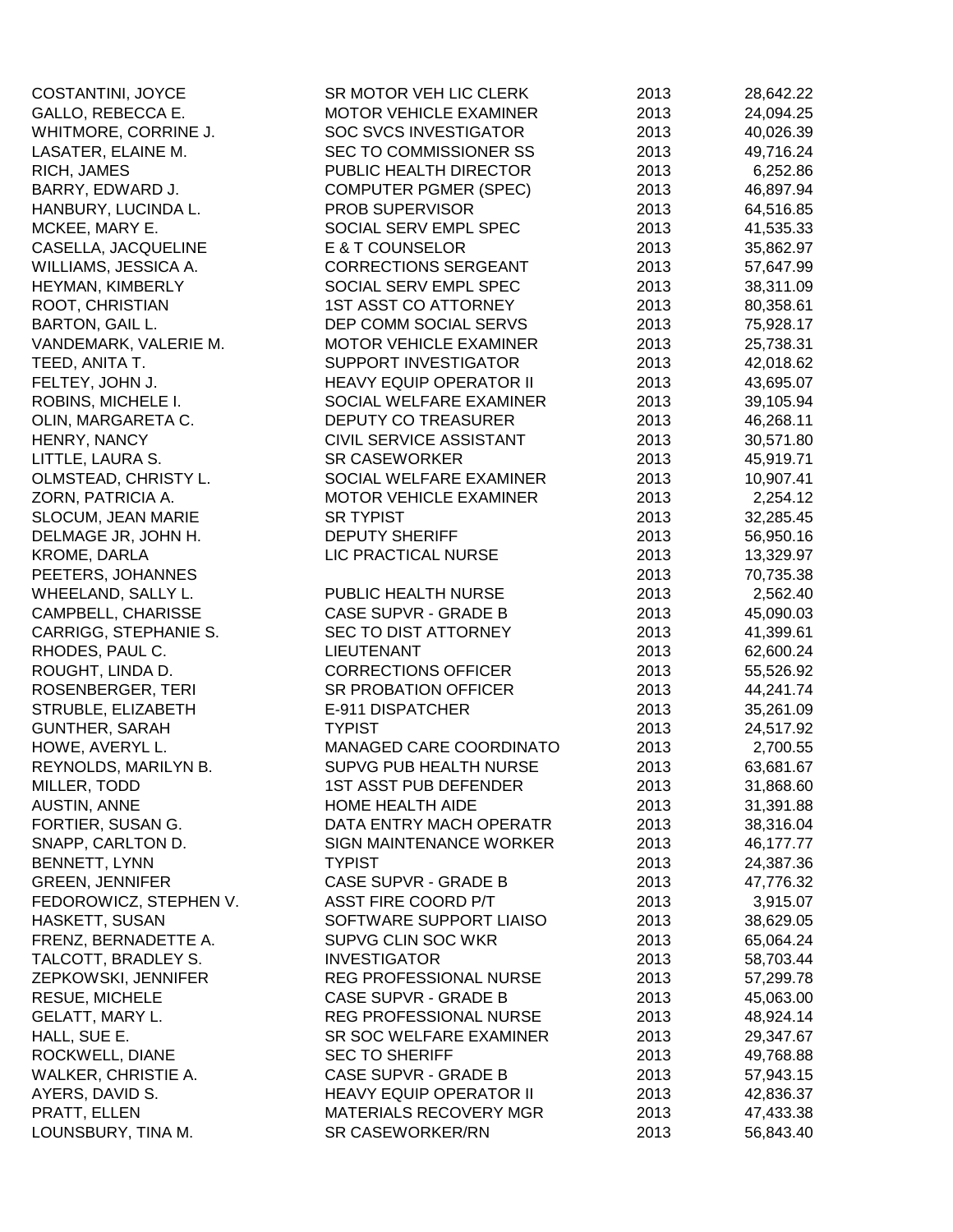| HALLETT, RICHARD          | <b>INVESTIGATOR</b>            | 2013 | 62,981.18 |
|---------------------------|--------------------------------|------|-----------|
| CLARK, KIMBERLY A.        | PRIN SOC WELF EXAMINER         | 2013 | 47,894.18 |
| RILEY, BARBARA L.         | <b>SR PROBATION OFFICER</b>    | 2013 | 42,226.91 |
| WINTERS, STACEY L.        | SR PROBATION OFFICER           | 2013 | 49,194.81 |
| <b>HOLLENBECK, RITA</b>   | <b>ACCTG SUPVR - GRADE B</b>   | 2013 | 49,880.85 |
| HOGAN, PATRICK K.         | <b>SR INVESTIGATOR</b>         | 2013 | 71,627.81 |
| MARSH, DONALD             | CASE SUPVR - GRADE B           | 2013 | 45,097.87 |
| KALLIN, KRISTEN S.        | SEC TO DIR OF PROBATION        | 2013 | 37,144.49 |
| HORTON, HEATHER           | SOCIAL SERV EMPL SPEC          | 2013 | 34,881.70 |
| CLINE, THOMAS R.          | 2ND ASST PUB DEFENDER          | 2013 | 10,051.37 |
| SINSABAUGH, TERRY         | <b>CORRECTIONS SERGEANT</b>    | 2013 | 56,071.59 |
| WHITE, EDWARD C.          | <b>HEAVY EQUIP OPRATOR III</b> | 2013 | 43,601.90 |
| MURRAY, THOMAS            | <b>MAINTENANCE MECH I</b>      | 2013 | 36,067.65 |
| WARD, REBECCA             | REG PROF NURSE P/T             | 2013 | 14,887.44 |
| MARSH, NATHANIEL          | <b>CORRECTIONS LIEUTENANT</b>  | 2013 | 57,680.18 |
| GRANT, GARY               | DIR OF ADMIN SERVICES          | 2013 | 60,454.99 |
| KEMP, BRENDA A.           | <b>CORRECTIONS OFFICER</b>     | 2013 | 35,056.17 |
| RICHARDS, ARRAH           | PAYROLL CLERK TYPIST           | 2013 | 31,738.38 |
| PLACE, KIMBERLY           | SOCIAL WELFARE EXAMINER        | 2013 | 28,916.92 |
| WHITE, WILLIAM            | SERGEANT-SHERIFF               | 2013 | 62,309.04 |
| GOODSPEED, DEBRA          | SOCIAL SERV EMPL SPEC          | 2013 | 34,565.07 |
| <b>MCCALL, SHERI</b>      | <b>EMPLOYMENT CTR SUPERVR</b>  | 2013 | 49,353.98 |
| <b>BEUTER, BONNIE</b>     | <b>ADMINISTRATIVE SEC</b>      | 2013 | 30,059.27 |
| MARATEA, MICHAEL S.       | SR. ADMIN PROB OFFICER         | 2013 | 55,966.77 |
| HOOSE, SANDRA             | DIR OF PATIENT SVCS            | 2013 | 64,171.48 |
| NUGENT, SANDRA R.         | SUPPORT INVESTIGATOR           | 2013 | 41,386.91 |
| TINNEY, LEEANN            | DIR OF ECON DEV & PLAN         | 2013 | 29,741.59 |
| CUSHMAN, BARBARA L.       | <b>ACCT CLERK - TYPIST</b>     | 2013 | 27,909.73 |
| MINUGH-BRUTSCHER, CRYSTAL | <b>ADMINISTRATIVE SEC</b>      | 2013 | 29,674.00 |
| SEARLES, KATIE            | <b>SR. CLERK</b>               | 2013 | 27,595.25 |
| <b>BIDWELL, MICHAEL</b>   | <b>WORKING SUPERVISOR</b>      | 2013 | 48,906.34 |
| LECOUNT, RICHARD W.       | DIR EMERG PREPAREDNESS         | 2013 | 21,117.50 |
| <b>WORTHINGTON, JILL</b>  | SR CLIN SOC WKR (CMH)          | 2013 | 56,386.65 |
| DIXSON, RICHARD P.        | <b>SR COMP MAINT TECH</b>      | 2013 | 41,022.10 |
| CAIN, BRIAN               | PROB SUPERVISOR                | 2013 | 53,462.93 |
| WATSON, SAMANTHA          | CLERK (SEASONAL)               | 2013 | 3,646.50  |
| HICKEY, PATRICIA          | <b>ACCT CLERK - TYPIST P/T</b> | 2013 | 10,590.32 |
| POOLE, LISA               | DEPUTY COUNTY CLERK            | 2013 | 48,370.77 |
| WHIPPLE, JULIE A.         | PRIN SOC WELF EXAMINER         | 2013 | 47,977.88 |
| <b>KELLY, MARGARET</b>    | SR CLIN SOC WKR (CMH)          | 2013 | 56,484.03 |
| DOW, NANCY                | <b>TYPIST</b>                  | 2013 | 24,723.34 |
| SCHUMACHER, LISA          | <b>TYPIST</b>                  | 2013 | 27,467.14 |
| HAMMOND, GARY J.          | DEP COMM OF PUBLIC WRKS        | 2013 | 72,406.43 |
| <b>BARTON, DOUGLAS</b>    | DIR OF ECON DEV & PLAN         | 2013 | 60,599.80 |
| CARGILL, CHRISTEENIA      | DIR OF CHILD SPEC NEEDS        | 2013 | 50,029.63 |
| DEROUCHIE, KIMBERLY       | EARLY INTER SERV COORD         | 2013 | 29,561.70 |
| KELLEY, RUTH              | REG PROFESSIONAL NURSE         | 2013 | 15,315.83 |
| HEATH, CYNTHIA M.         | PAYROLL SUPERVISOR             | 2013 | 44,784.33 |
| HENRY, BRIAN R.           | <b>DEPUTY SHERIFF</b>          | 2013 | 54,534.01 |
| MARCOCCI, DAVID           | MAINTENANCE MECH III           | 2013 | 32,336.94 |
| STANTON, TODD             | SR COMP MAINT TECH             | 2013 | 38,699.63 |
| DUVARNEY, STEVEN G.       | CHIEF E-911 DISPATCHER         | 2013 | 58,392.33 |
| COLLING, ROBERT V.        | PROBATION OFFICER              | 2013 | 39,029.35 |
| JONES, JAMES S.           | CORRECTIONS OFFICER P/T        | 2013 | 7,204.14  |
| MCDONALD, MICHAEL G.      | DEP DIR EMERG PREPARED         | 2013 | 5,458.74  |
|                           |                                |      |           |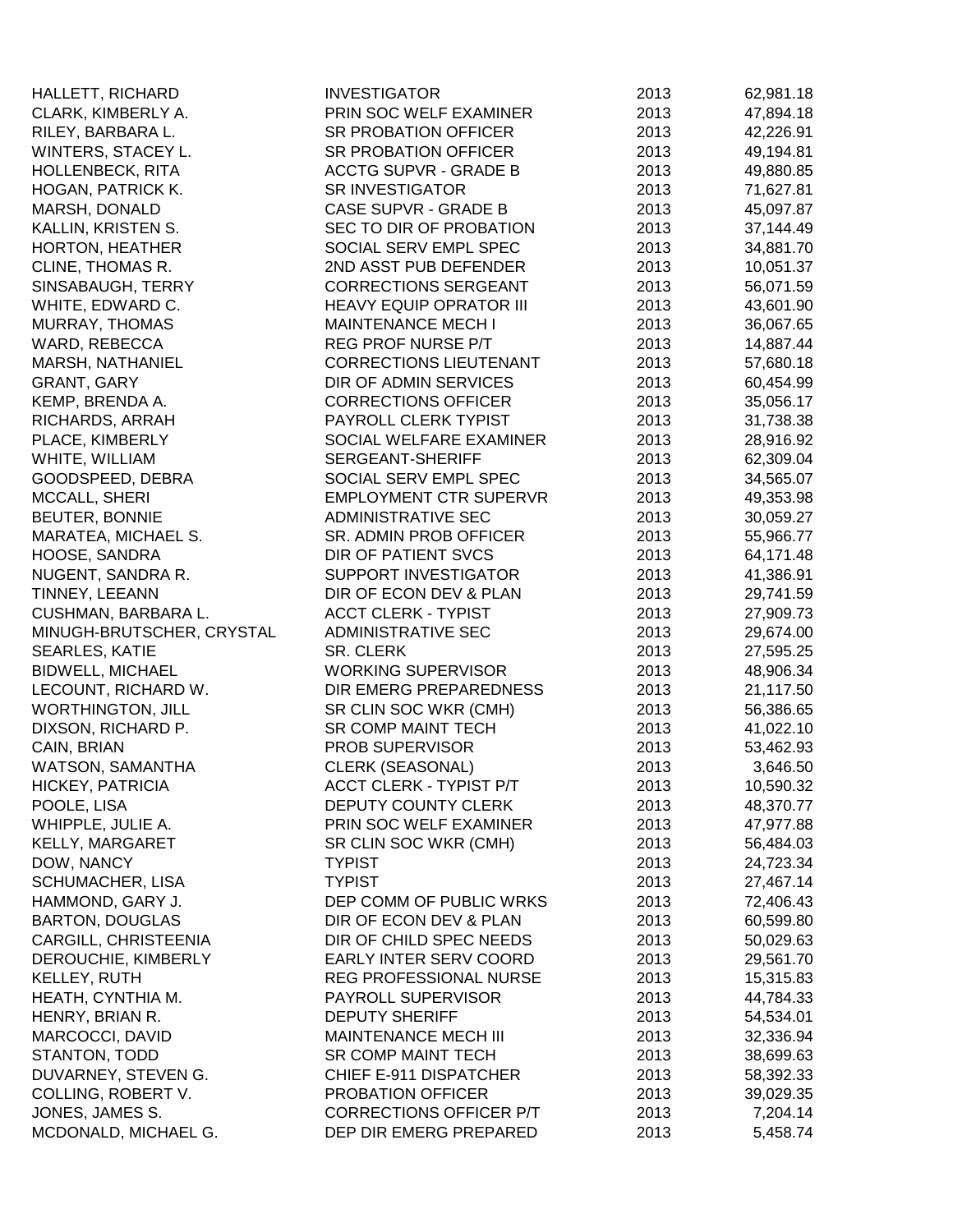| BROWN, JEFFREY A.           | <b>WORKING SUPERVISOR</b>      | 2013 | 42,582.72 |
|-----------------------------|--------------------------------|------|-----------|
| HORNICK, MARY ANNE          | <b>ACCT CLERK - TYPIST</b>     | 2013 | 25,709.95 |
| <b>VERTULI, VINCENT</b>     | <b>MAINTENANCE MECH III</b>    | 2013 | 40,090.07 |
| ROCKWELL, BRYAN K.          | <b>WORKING SUPERVISOR</b>      | 2013 | 70,114.27 |
| KNAPP, BETSY                | ADMIN ASSISTANT                | 2013 | 35,819.09 |
| HILL, TRACY L.              | SOCIAL WELFARE EXAMINER        | 2013 | 37,325.76 |
| SPALLONE JR, ROBERT A.      | <b>DEPUTY SHERIFF</b>          | 2013 | 52,680.00 |
| TINGLEY, RUTH               | SOCIAL WELFARE EXAMINER        | 2013 | 30,723.92 |
| SADDLEMIRE, SANDRA          | DEP COMM OF ELEC BOARD         | 2013 | 30,042.33 |
| FERRI-GILBERT, BRANDI JOY   | NETWORK ADMINISTRATOR          | 2013 | 18,299.03 |
| BRUCE, LINN A.              | <b>CIVIL SERVICE ADMINIS</b>   | 2013 | 46,113.71 |
| KALLIN, CHRISTOPHER L.      | CHILD SUPP ENFORCE SUPV        | 2013 | 52,886.03 |
| CASE, RAYMOND P.            | <b>TIOGA COUNTY LEGISLATOR</b> | 2013 | 9,615.45  |
| WARD, KIMBERLY J.           | <b>CIVIL MANAGER</b>           | 2013 | 42,917.51 |
| LIGOURI, CYNTHIA            | <b>CLINICAL SOCIAL WORKER</b>  | 2013 | 50,477.57 |
| YETTER, SHAWN L.            | <b>COMIS SOCIAL SERVICE</b>    | 2013 | 91,228.51 |
| GARRISON, KATHERINE E.      | PRIN SOC WELF EXAMINER         | 2013 | 44,092.80 |
| SALON, ELIZABETH R.         | <b>NURSE PRACTITIONER P/T</b>  | 2013 | 8,143.48  |
| <b>HASKINS, DENISE</b>      | <b>TYPIST</b>                  | 2013 | 27,467.00 |
| HARRIS, ELIZABETH M.        | REG PROFESSIONAL NURSE         | 2013 | 35,865.42 |
| LUCE, CRYSTAL               | <b>SR TYPIST</b>               | 2013 | 28,440.74 |
| MORLEY, JOSHUA              | <b>MOTOR EQUIP OPRATOR III</b> | 2013 | 33,889.84 |
| BIDWELL, STEPHEN E.         | <b>MAINTENANCE MECH III</b>    | 2013 | 44,530.38 |
| PFLEGHARDT, CAROL           | PUBLIC HEALTH NURSE            | 2013 | 57,044.25 |
| SAMPEY, JODI                | SUPVG CLIN SOC WKR             | 2013 | 61,593.43 |
| TORREY, E. JOHN             | SUPPORT INVESTIGATOR           | 2013 | 34,240.67 |
| CHECCHIA, BARBARA           | SR CLIN SOC WKR (CMH)          | 2013 | 57,636.59 |
| KEMMERY, SHAWN P.           | <b>DEPUTY SHERIFF</b>          | 2013 | 53,968.90 |
| <b>BOSTWICK, DONALD</b>     | <b>HEAVY EQUIP OPRATOR III</b> | 2013 | 48,228.85 |
| GEHEN, CAROL L.             | REG PROF NURSE P/T             | 2013 | 16,851.81 |
| BESSEY, ADAM T              | <b>DEPUTY SHERIFF</b>          | 2013 | 58,960.33 |
| KIPLING, JULIE L.           | <b>DEPUTY SHERIFF</b>          | 2013 | 55,716.35 |
| ACKLEY, WILLIAM H.          | <b>MECHANIC / WORKING SUPR</b> | 2013 | 71,815.69 |
| FIGGS, JEANROSE             | <b>COMMUNITY HEALTH NURSE</b>  | 2013 | 52,964.72 |
| FOOTE, SONJA                | <b>SR CASEWORKER</b>           | 2013 | 49,423.71 |
| SANDERS, JAMAAL O.          | <b>CORRECTIONS OFFICER</b>     | 2013 | 38,943.73 |
| MALEC, MARYANNE             | <b>CASEWORKER</b>              | 2013 | 44,533.11 |
| ERVAY, ROBERT               | E-911 DISPATCHER               | 2013 | 38,088.26 |
| ERVAY, ALAN                 | <b>MECHANIC / WORKING SUPR</b> | 2013 | 54,072.89 |
| MOULTON, WAYNE T.           | <b>INVESTIGATOR</b>            | 2013 | 60,233.12 |
| SISENSTEIN, JUNE            | <b>EXECUTIVE SECRETARY</b>     | 2013 | 37,090.99 |
| CANAVAN, ROXIE A.           | <b>ACCT CLERK - TYPIST</b>     | 2013 | 30,061.09 |
| JENKINS, ELIZABETH          | <b>CASE SUPVR - GRADE B</b>    | 2013 | 48,356.70 |
| HARRIS, ELIZABETH K.        | E-911 DISPATCHER               | 2013 | 43,932.98 |
| HARRIS, SHERRI              | PRINCIPAL ACCOUNT CLERK        | 2013 | 37,131.77 |
| NITTI, VALERIE              | DIR EMPLOY & TRANS SUPP        | 2013 | 59,401.99 |
| <b>BAILEY, BETH</b>         | E & T COUNSELOR                | 2013 | 40,270.52 |
| MCRORY, THE ESTATE OF KEVIN | SOCIAL WORK ASST II            | 2013 | 48,156.85 |
| KNAPP, ALBERT               | PUB HEALTH SANITARIAN          | 2013 | 41,893.75 |
| SYLVESTER, CYNTHIA A. R.    | <b>CLINICAL SUPERVISOR</b>     | 2013 | 56,409.56 |
| <b>MADISON, KRISTINE</b>    | SR ACCT CLERK - TYPIST         | 2013 | 31,430.41 |
| <b>WATERMAN, BRIAN</b>      | <b>HEAVY EQUIP OPERATOR I</b>  | 2013 | 38,464.15 |
| STEPHENS, DIANE             | SEC TO CO ATTORNEY             | 2013 | 36,631.28 |
| MCCORMICK, BARBARA          | CONFIDENTIAL ASSISTANT         | 2013 | 38,673.35 |
| COLE, STEPHANIE A.          | E-911 DISPATCHER               | 2013 | 35,249.47 |
|                             |                                |      |           |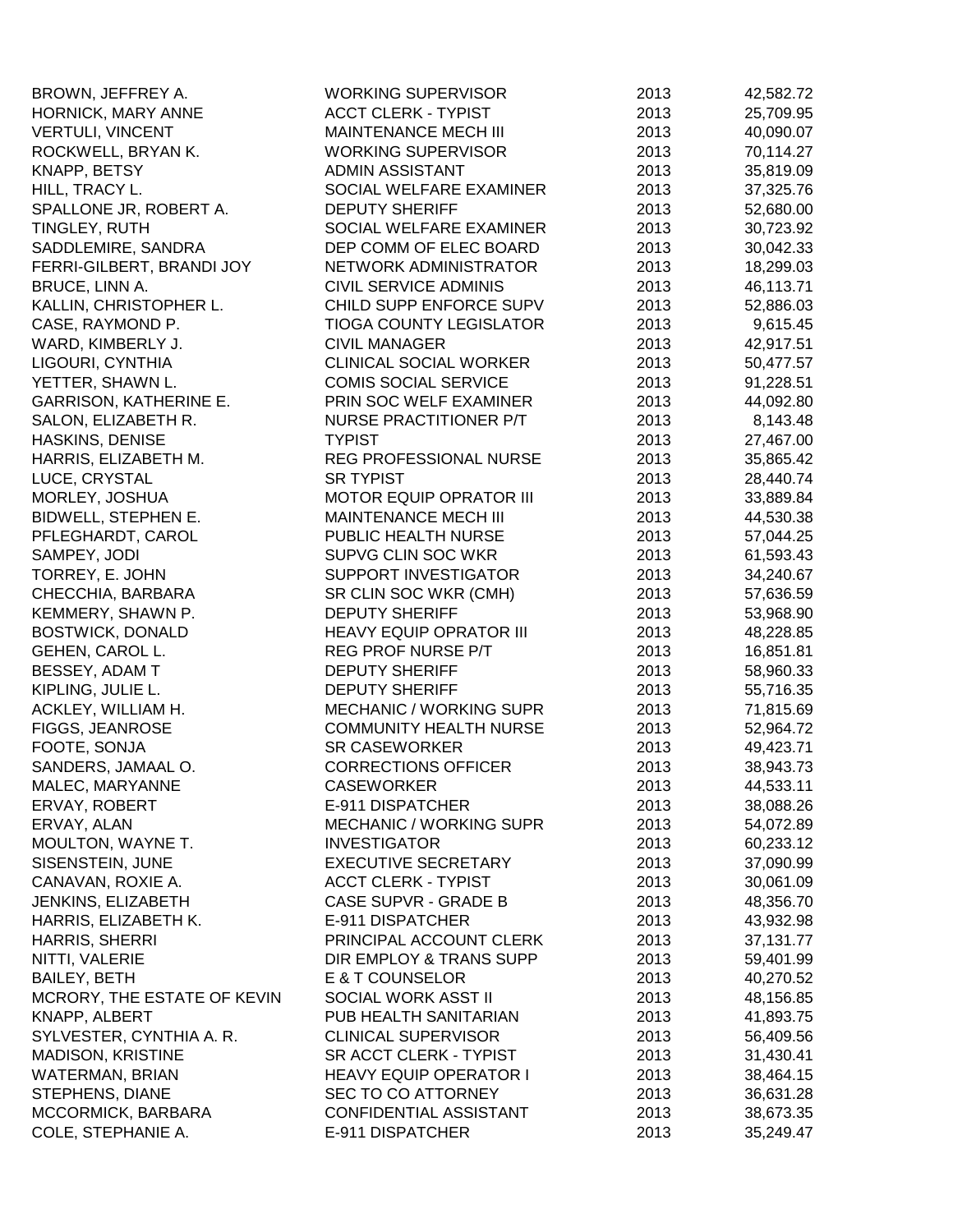| PALOMBIZIO, TRACY          | SR CLIN SOC WKR (CMH)          | 2013 | 52,292.53 |
|----------------------------|--------------------------------|------|-----------|
| <b>HOUGHTON, BONNIE</b>    | SOCIAL WELFARE EXAMINER        | 2013 | 15,349.90 |
| CICHOWSKI-DOUPE, ELAINE    | DIR OF PATIENT SVCS            | 2013 | 33,560.96 |
| BLAASCH, ROBERT R.         | SERGEANT-SHERIFF               | 2013 | 59,199.84 |
| VOUGHT JR., ROBERT M.      | <b>CORRECTIONS OFFICER</b>     | 2013 | 50,726.36 |
| MILLER, KELLY              | SR SOC WELFARE EXAMINER        | 2013 | 40,253.51 |
| WHITE, BRIAN               | <b>MOTOR EQUIP OPRATOR III</b> | 2013 | 34,788.26 |
| HAWKEN, ELIZABETH J.       | CO DIR OF REAL PROP SVC        | 2013 | 55,045.99 |
| NALEPA, SHAWN J.           | <b>INVESTIGATOR</b>            | 2013 | 60,431.09 |
| KONECNY, MICHELE L.        | <b>CORRECTIONS OFFICER</b>     | 2013 | 42,202.34 |
| MURPHY, LAURAN             | <b>SR CASEWORKER</b>           | 2013 | 43,506.97 |
| WESTMILLER, JUDY A.        | SEC TO COMMISSIONER SS         | 2013 | 37,156.62 |
| BOGART, LINDA M.           | <b>RECORDING CLERK</b>         | 2013 | 32,689.32 |
| AYERS, BETH H.             | RESOURCE ASSISTANT             | 2013 | 38,576.39 |
| GILL, SARAH A.             | <b>DEPUTY SHERIFF</b>          | 2013 | 56,566.50 |
| GRIER, DEREK               | <b>AUTOMOTIVE MECHANIC II</b>  | 2013 | 36,156.08 |
| POFF, AMY E.               | <b>BENEFITS MANAGER</b>        | 2013 | 46,511.18 |
| MYERS, LINDA M.            | <b>COMMUNITY SERV WORKER</b>   | 2013 | 32,804.95 |
| HANSEN, PATRICIA           | <b>TYPIST P/T</b>              | 2013 | 6,056.20  |
| MCCANN, DENIS              | DIR OF ADMIN SERVICES          | 2013 | 62,307.86 |
| JONES, BILL                | PROBATION OFFICER              | 2013 | 42,461.48 |
| KELLOGG, BEVERLY J.        | PRINCIPAL ACCOUNT CLERK        | 2013 | 40,908.25 |
| HOLT, BRENDA               | <b>TYPIST</b>                  | 2013 | 28,761.76 |
| CHILSON, BETTY             | <b>ACCT CLERK - TYPIST</b>     | 2013 | 30,352.06 |
| HALL, GREG S.              | <b>CORRECTIONS OFFICER</b>     | 2013 | 49,863.22 |
| ROWLEY, DEBORAH L          | <b>TYPIST</b>                  | 2013 | 24,299.69 |
| HOBART, JESSICA M.         | SR. PAYROLL CLERK              | 2013 | 28,187.77 |
| AYERS, DAVID C.            | <b>COMPUTER PROGRAMMER</b>     | 2013 | 45,624.34 |
| <b>BOGART, SUSAN</b>       | <b>RECORDS MGT CLERK</b>       | 2013 | 34,142.19 |
| JEFFERY, JARED             | <b>MOTOR EQUIP OPERATOR I</b>  | 2013 | 35,215.42 |
| ULRICH, SHARON E.          | <b>RECORDING CLERK</b>         | 2013 | 30,123.95 |
| SARACENO, TERESA           | ECONOMIC DEV SPECIALIST        | 2013 | 51,287.54 |
| MILLER, MELANIE            | <b>COMMUNITY HEALTH NURSE</b>  | 2013 | 57,943.28 |
| FEDOROWICZ, CONNIE         | ASST FIRE COORD P/T            | 2013 | 7,968.53  |
| HOGAN, MARY E.             | <b>COMPUTER PGMER (SPEC)</b>   | 2013 | 49,357.22 |
| ELLIS, LAURA               | SR ACCT CLERK - TYPIST         | 2013 | 33,938.75 |
| BUDINGER, KRISTINE S.      | <b>CORRECTIONS OFFICER</b>     | 2013 | 41,924.16 |
| KLOSSNER, KATHLEEN A.      | HOME HEALTH AIDE               | 2013 | 4,170.70  |
| <b>THAYER, CHARLES</b>     | <b>HEAVY EQUIP OPERATOR I</b>  | 2013 | 35,506.62 |
| KIPLING, RANDY E.          | <b>LIEUTENANT</b>              | 2013 | 63,884.37 |
| IANNONE, CINDY A.          | <b>CORRECTIONS OFFICER</b>     | 2013 | 49,359.90 |
| TIFFANY, JEFFREY A.        | COOK/MANAGER                   | 2013 | 50,363.22 |
| OKRASINSKI JR., FRANCIS R. | <b>ASST FIRE COORD P/T</b>     | 2013 | 6,666.10  |
| KIDNEY, TINA               | <b>CORRECTIONS OFFICER</b>     | 2013 | 51,419.49 |
| JEWELL, TIMOTHY J.         | <b>CAPTAIN-OPERATIONS OFFI</b> | 2013 | 64,693.92 |
| ALLEN JR, WILLIAM J.       | <b>CORRECTIONS SERGEANT</b>    | 2013 | 47,126.83 |
| AGAN, TIMOTHY              | <b>CORRECTIONS SERGEANT</b>    | 2013 | 55,388.05 |
| WILLETT, LAURA L.          | <b>CORRECTIONS OFFICER</b>     | 2013 | 42,254.02 |
| GAVIN, DANIEL G.           | <b>DEPUTY SHERIFF</b>          | 2013 | 55,386.59 |
| SPANGENBURG, DENNIS K.     | <b>CORRECTIONS SERGEANT</b>    | 2013 | 57,265.94 |
| GROVER, WANDA              | <b>TAX ROLL SUPERVISOR</b>     | 2013 | 35,807.14 |
| BENNETT, BRYON             | <b>HEAVY EQUIP OPERATOR I</b>  | 2013 | 36,022.58 |
| KORBAR, MEDARD             | TECHNICAL FACILITY SUPR        | 2013 | 42,296.94 |
| BOBIER, ALAN G.W.          | <b>DEPUTY SHERIFF</b>          | 2013 | 55,173.54 |
| TURNER, ROY D.             | HIGHWAY WORKER SEASONAL        | 2013 | 14,196.35 |
|                            |                                |      |           |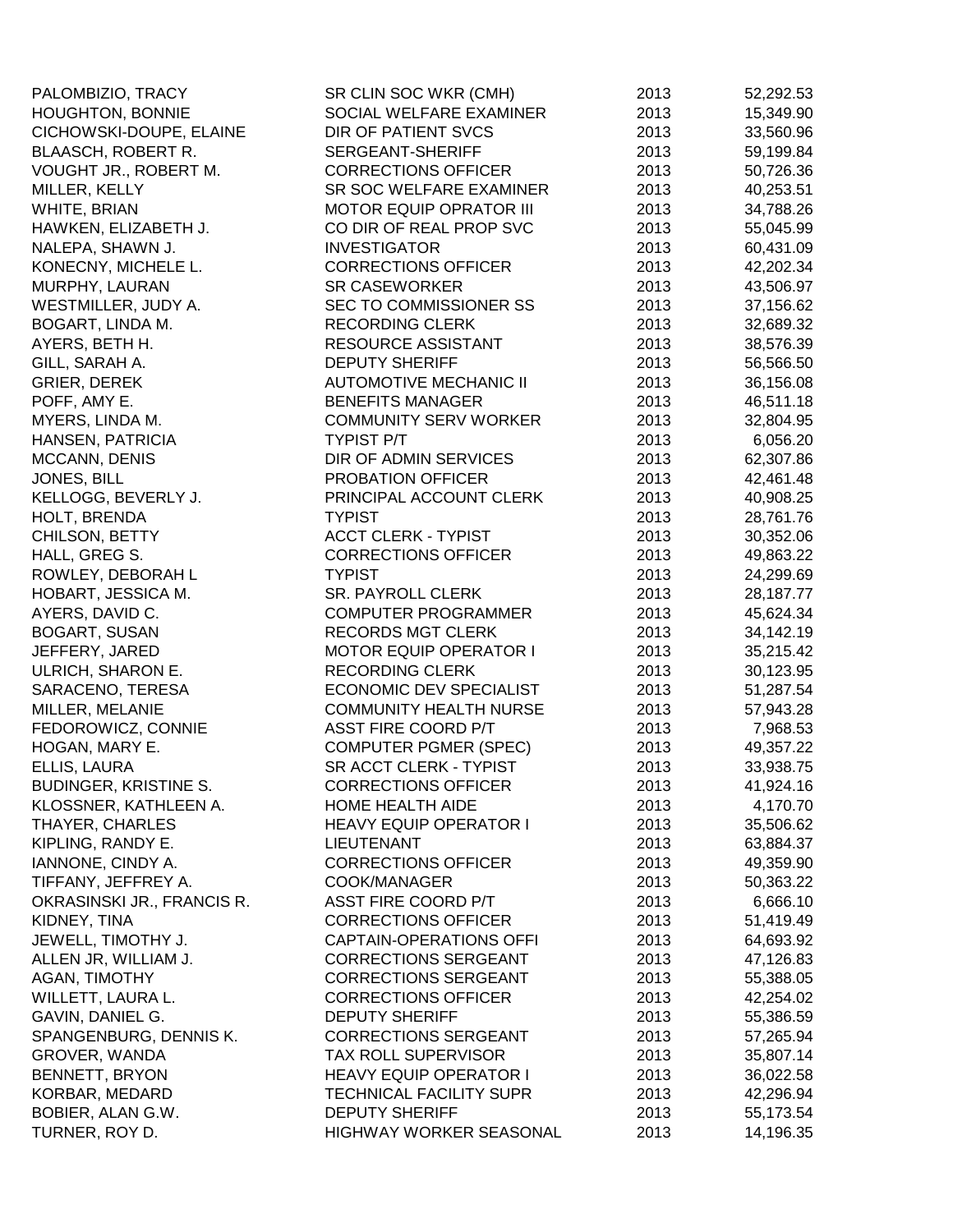| NOLAN, EUGENE J                    | COOK                           | 2013         | 9,343.45              |
|------------------------------------|--------------------------------|--------------|-----------------------|
| ACKLEY, DAVID                      | <b>MAINTENANCE MECH II</b>     | 2013         | 41,962.13             |
| <b>BERRY, FRANCES</b>              | PRINCIPAL ACCOUNT CLERK        | 2013         | 40,244.35             |
| TORTORELLO, CHERYL P.              | <b>VETERAN'S SERVICE OFF</b>   | 2013         | 10,441.26             |
| <b>BOGART, MICHELE R.</b>          | SERGEANT-SHERIFF               | 2013         | 61,066.47             |
| <b>BRINK, LAWRENCE</b>             | <b>HEO SITE LEADER</b>         | 2013         | 49,830.41             |
| EDWARDS, CHAD M.                   | <b>CORRECTIONS OFFICER</b>     | 2013         | 37,404.29             |
| POPPERT, BERNADETTE                | <b>CASEWORKER</b>              | 2013         | 45,051.73             |
| SINGLETON, LARRY                   | <b>ASST FIRE COORD P/T</b>     | 2013         | 4,060.87              |
| LAVORE JR, FRANK P.                | SERGEANT-SHERIFF               | 2013         | 55,366.99             |
| BEVILACQUA, SEAN M.                | <b>CORRECTIONS OFFICER</b>     | 2013         | 41,971.75             |
| CANZLER, AMY M                     | SR DATA ENTRY MACH OPR         | 2013         | 26,097.05             |
| BERRY, DANIEL                      | <b>MOTOR EQUIP OPERATOR I</b>  | 2013         | 35,845.04             |
| CHILSON, TARA                      | SOCIAL WELFARE EXAMINER        | 2013         | 29,454.33             |
| DUNBAR, JUDY                       | <b>SR TYPIST</b>               | 2013         | 29,323.60             |
| JUNKER, SANDRA J.                  | DIR VET SRV AGENCY             | 2013         | 14,347.76             |
| HEFFNER, ROBERTA                   | REG PROFESSIONAL NURSE         | 2013         | 41,826.61             |
| FORREST, KENNETH A.                | <b>CORRECTIONS OFFICER</b>     | 2013         | 35,536.51             |
| POTTER, AMY                        | SR ACCT CLERK - TYPIST         | 2013         | 26,532.39             |
| <b>ACCIARITO, JOE</b>              | <b>HEAVY EQUIP OPERATOR I</b>  | 2013         | 38,154.28             |
| ALBERTSMAN, KATHERINE S.           | E-911 DISPATCHER               | 2013         | 35,373.90             |
| LITTLE, CLIFFORD R.                | <b>DEPUTY SHERIFF</b>          | 2013         | 52,713.56             |
| CAMIN, DOUGLAS J.                  | DIR OF INFO TECH/COMM S        | 2013         | 4,166.67              |
| HOLLENBECK, EARL                   | <b>CORRECTIONS OFFICER</b>     | 2013         | 52,011.96             |
| KROHMALNEY, HEATHER D.             | <b>CORRECTIONS OFFICER</b>     | 2013         | 48,889.72             |
| DHUY, BRIAN                        | <b>CORRECTIONS OFFICER</b>     | 2013         | 49,113.13             |
| FEDOCK, DONALD J.                  | <b>CORRECTIONS OFFICER P/T</b> | 2013         | 5,693.61              |
| RUSSELL, DAVID J.                  | <b>CORRECTIONS OFFICER</b>     | 2013         | 52,150.04             |
| ROOT, CHARLES                      | WLF MGMT SYST ASSISTANT        | 2013         | 28,588.39             |
| DEROSA, CHERYL                     | <b>CLINICAL SOCIAL WORKER</b>  | 2013         | 11,821.74             |
| KEIL, JUDITH                       | <b>COOK</b>                    | 2013         | 7,648.37              |
| SIFEN, KRISTI M.                   | <b>CORRECTIONS OFFICER</b>     | 2013         | 37,466.25             |
| <b>TOOMBS, BERNADETTE</b>          | COMIS BOARD OF ELEC            | 2013         | 37,101.90             |
| ROBSON-CROMER, MARCIA              | SR CLIN SOC WKR (CMH)          | 2013         | 51,760.47             |
| MCDERMOTT, LAURA                   | NURSE PRACTITIONER P/T         | 2013         | 20,638.63             |
| MCCRONE, JEANETTE                  | SOCIAL WELFARE EXAMINER        | 2013         | 27,930.15             |
| ELSTON, JUDITH                     | REG PROF NURSE P/T             | 2013         | 7,920.22              |
| MILLER, MARY                       | <b>RECORDS MGT CLERK</b>       | 2013         | 32,185.83             |
| RICE, GREGORY E.                   | <b>CORRECTIONS OFFICER</b>     | 2013         | 47,763.41             |
| <b>WEBSTER, SAMANTHA</b>           | SOCIAL WELFARE EXAMINER        | 2013         | 27,963.72             |
| NORRIS, JOHN                       | <b>CASEWORKER</b>              | 2013         | 45,304.43             |
| <b>GARLITZ, PAUL B.</b>            | <b>DEPUTY SHERIFF</b>          | 2013         | 54,685.13             |
| EDWARDS, JONATHON E.               | <b>CORRECTIONS SERGEANT</b>    | 2013         | 41,780.38             |
| LOUGHRAN, MARK J.                  | 2ND ASST PUB DEFENDER          | 2013         | 19,551.85             |
| BAKER, LISA J.                     | PROBATION ASSISTANT            | 2013         | 33,373.05             |
| KOPALEK, TODD M.                   | PUB HEALTH SANITARIAN          | 2013         | 52,672.43             |
| HASKELL, CATHY A.                  | DEP CLERK TO TC LEGIS          | 2013         | 41,338.09             |
| LISKE, DENISE BETH                 | <b>SOC SVCS INVESTIGATOR</b>   | 2013         | 35,748.36             |
| SHOLLENBERGER, SEAN D.             | <b>CORRECTIONS OFFICER</b>     | 2013         | 49,863.22             |
|                                    | SOCIAL WELFARE EXAMINER        |              |                       |
| OLIVIERI, RAECHELL<br>AYERS, PEGGY | <b>MAIL CLERK</b>              | 2013<br>2013 | 28,028.09<br>5,127.96 |
| MONK, LORI                         | DIR OF COMMUNITY SERV          | 2013         | 79,026.71             |
| VAN WERT, JOHN H.                  | 3RD ASST CO ATTORNEY           | 2013         | 62,690.88             |
| TIFFANY, SARAH                     | <b>CASEWORKER</b>              | 2013         | 40,856.51             |
| FETHERBAY, REBECCA                 | PRIN SOC WELF EXAMINER         | 2013         | 43,851.09             |
|                                    |                                |              |                       |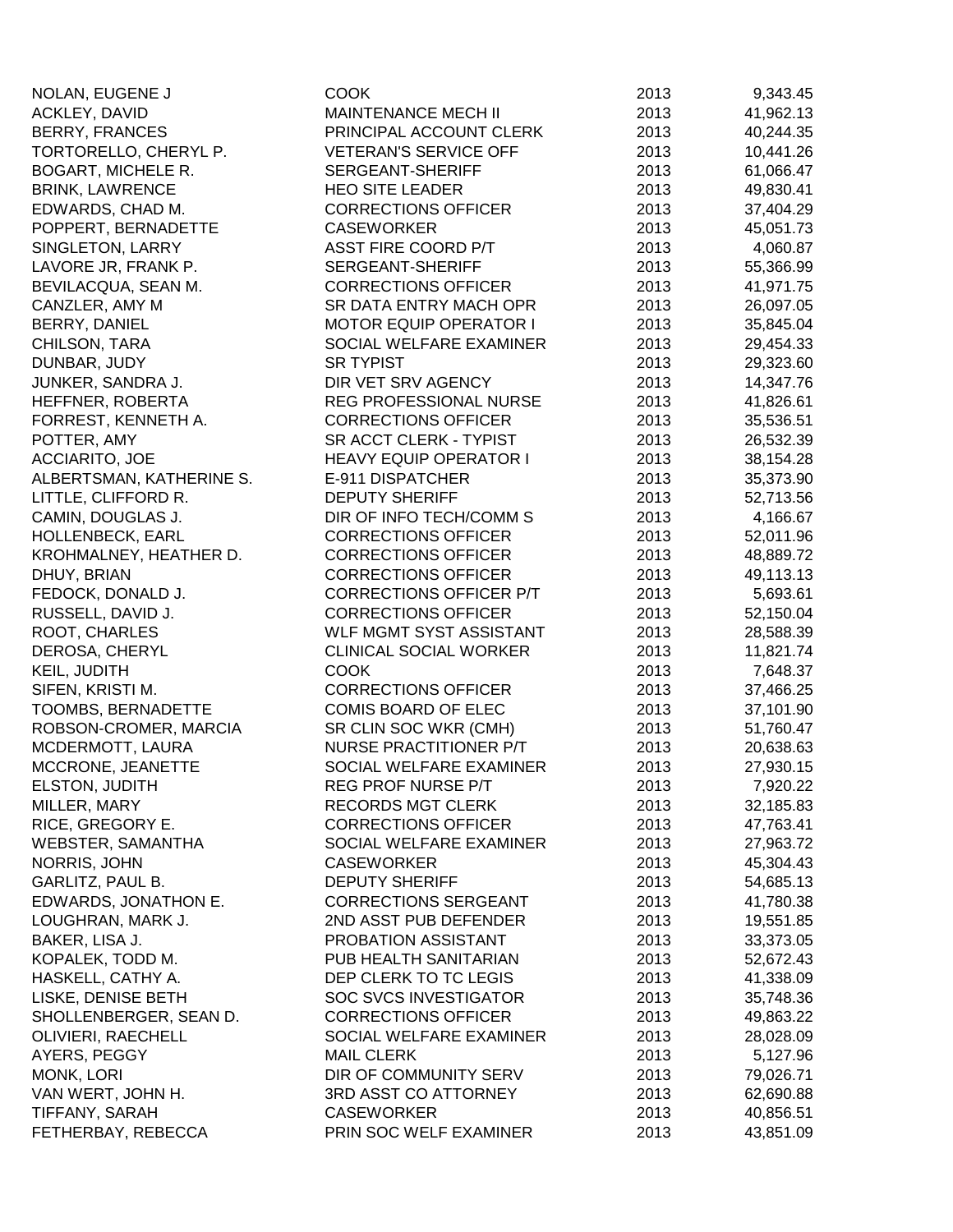| HEWITT, SUSAN             | SUPVG CERT A&D COUNSEL         | 2013 | 54,820.27 |
|---------------------------|--------------------------------|------|-----------|
| TATICH, ROBERT            | <b>CORRECTIONS OFFICER</b>     | 2013 | 42,487.97 |
| CONEY, ASHLEY             | <b>COMMUNITY SERV WORKER</b>   | 2013 | 24,450.63 |
| DRAKE, KARA A.            | <b>ACCT CLERK - TYPIST</b>     | 2013 | 26,709.43 |
| OLSEN, JOHN E.            | ASST FIRE COORD P/T            | 2013 | 1,830.58  |
| COOKE, MICHAEL            | SR CLIN SOC WKR (CMH)          | 2013 | 54,132.97 |
| <b>BOSTWICK, NICOLE</b>   | SR SOC WELFARE EXAMINER        | 2013 | 2,752.02  |
| WORDEN, JOANNE C.         | <b>ELECTION CLERK</b>          | 2013 | 1,135.00  |
| STOTLER, DONNA-MARIE R.   | <b>TYPIST P/T</b>              | 2013 | 10,006.88 |
| RUSSELL, MATTHEW          | <b>HEAVY EQUIP OPERATOR I</b>  | 2013 | 29,268.08 |
| HUSEBY, TERIE W.          | CO DIR OF REAL PROP SVC        | 2013 | 12,643.51 |
| RUSSELL, ANDREW C.        | <b>CORRECTIONS OFFICER</b>     | 2013 | 36,702.96 |
| SCOTT, SHERYL             | <b>ACCT CLERK - TYPIST</b>     | 2013 | 24,631.46 |
| SAXTON, KANDI             | SOCIAL WORK ASST II            | 2013 | 43,519.52 |
| MACNAUGHTON, JOYLYNN      | <b>CASEWORKER</b>              | 2013 | 39,919.53 |
| OSTRANDER, WILLIAM A.     | <b>GIS MANAGER</b>             | 2013 | 48,091.09 |
| DELMAGE, JOSHUA           | <b>DEPUTY SHERIFF</b>          | 2013 | 48,548.69 |
| BRUNNER, CODY             | <b>CORRECTIONS OFFICER</b>     | 2013 | 32,236.57 |
| VAN VORCE, PEGGY S.       | SR ACCT CLERK - TYPIST         | 2013 | 26,090.35 |
| <b>BROGDALE, LAURA</b>    | SOCIAL WELFARE EXAMINER        | 2013 | 27,965.27 |
| AKINS, GARRET             | <b>MOTOR EQUIP OPERATOR I</b>  | 2013 | 28,040.70 |
| HERBERT, STEPHEN          | <b>SR CASEWORKER</b>           | 2013 | 41,238.52 |
| SAMPSON, LINDA            | SEC TO ECON DEV & PLAN         | 2013 | 33,467.53 |
| LEWIS, JARVIS K.          | <b>CORRECTIONS OFFICER</b>     | 2013 | 4,336.68  |
| BENNETT, JENNIFER J.      | SEC TO COMM PUBLIC WRKS        | 2013 | 40,204.46 |
| SCOTT, JOHN V.            | COUNTY FIRE COORD P/T          | 2013 | 16,731.33 |
| JARDINE, ELAINE D.        | COUNTY PLANNING DIRECTO        | 2013 | 59,330.88 |
| DORIS, MOLLY              | <b>CASEWORKER</b>              | 2013 | 3,500.04  |
| GETZKE, THOMAS B.         | <b>CORRECTIONS OFFICER</b>     | 2013 | 21,624.08 |
| EVANS, JAMES R.           | <b>CORRECTIONS OFFICER</b>     | 2013 | 24,417.36 |
| JONES, ERIK               | <b>SR CASEWORKER</b>           | 2013 | 28,380.54 |
| ROSSI, MICHAEL            | <b>MOTOR EQUIP OPRATOR III</b> | 2013 | 31,502.41 |
| <b>GUNNING, MICHAEL</b>   | <b>DEPUTY SHERIFF</b>          | 2013 | 57,018.47 |
| SCHREINER, ROY J.         | <b>CORRECTIONS OFFICER</b>     | 2013 | 51,360.10 |
| HOPKINS, LAURA            | SR ACCT CLERK - TYPIST         | 2013 | 28,104.90 |
| HARRIS, NATE M.           | <b>CORRECTIONS OFFICER</b>     | 2013 | 35,537.22 |
| FIGORSKI, LORIANN         | <b>CASEWORKER</b>              | 2013 | 42,952.05 |
| <b>CONKLIN, APRIL</b>     | SR SOC WELFARE EXAMINER        | 2013 | 39,761.56 |
| NILES, AMANDA             | <b>COMMUNITY SERV WORKER</b>   | 2013 | 3,324.45  |
| LANGAN, JOHN J            | <b>COMIS BOARD OF ELEC</b>     | 2013 | 37,101.90 |
| STANTON, HEATHER E.       | <b>CASEWORKER</b>              | 2013 | 39,142.95 |
| <b>CORNELL, JAMES</b>     | PARALEGAL                      | 2013 | 38,047.26 |
| FAY, CHRISTINE            | <b>CLINICAL SOCIAL WORKER</b>  | 2013 | 49,508.14 |
| SHRAUGER, JOANN           | REG PROFESSIONAL NURSE         | 2013 | 37,982.13 |
| LEWIS, ALYSIA A.          | SOCIAL WELFARE EXAMINER        | 2013 | 26,948.55 |
| KOVALOVSKY, CAROLA        | <b>RECORDING CLERK</b>         | 2013 | 11,903.65 |
| MORYKAN, DENISE           | <b>TYPIST</b>                  | 2013 | 24,457.59 |
| <b>GUIDELLI, DENISE</b>   | REG PROF NURSE P/T             | 2013 | 26,032.59 |
| <b>WILSON, CARRIE</b>     | EARLY INTER SERV COORD         | 2013 | 36,329.63 |
| <b>BURKE, SEAN</b>        | PROBATION OFFICER              | 2013 | 39,320.23 |
| <b>KORBA, CHRISTOPHER</b> | DIR OF ADMIN SERVICES          | 2013 | 54,877.22 |
| DECKER, SHELLIANNA        | E-911 DISPATCHER               | 2013 | 40,991.05 |
| BENNETT, WARREN S.        | <b>COUNTY CORONER</b>          | 2013 | 8,333.92  |
| CONMY, SUZANNE W.         | <b>SR CASEWORKER</b>           | 2013 | 41,234.87 |
| SALISBURY, SARAH          | <b>CLINICAL PROGRAM DIR</b>    | 2013 | 57,335.97 |
|                           |                                |      |           |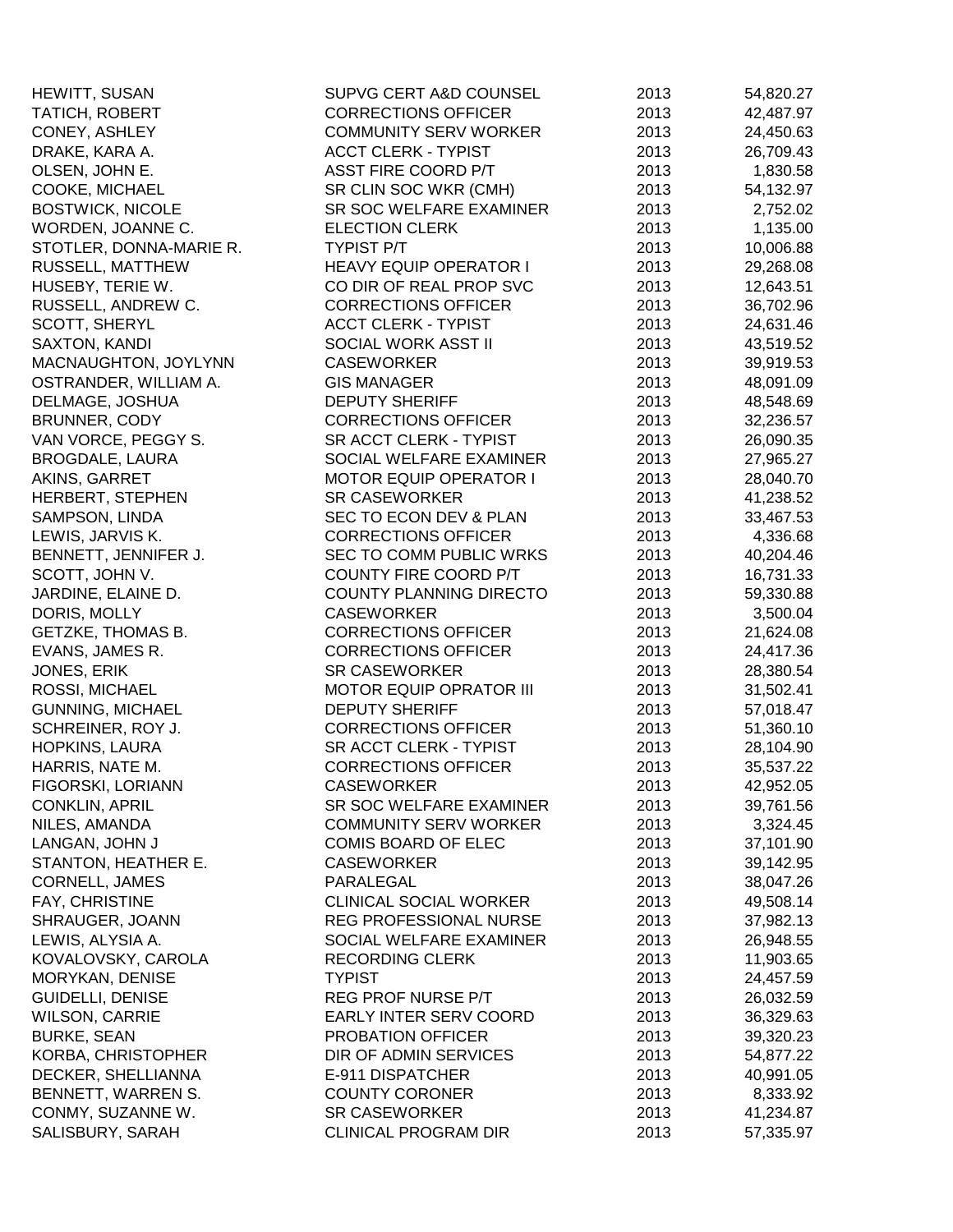| <b>EMERSON, CHASE</b>     | <b>CORRECTIONS OFFICER</b>    | 2013 | 22,667.46 |
|---------------------------|-------------------------------|------|-----------|
| PERKINS, RICHARD          | <b>ASSISTANT ENGINEER</b>     | 2013 | 42,135.18 |
| MACBETH, JOHN T.          | <b>DEPUTY SHERIFF</b>         | 2013 | 56,098.38 |
| CALABRESE, MICHAEL        | <b>MAINTENANCE MECH I</b>     | 2013 | 34,355.17 |
| D'ANGELO, KAREN           | SR COM MENTAL HTH NURSE       | 2013 | 22,793.39 |
| MCCONNELL, CHRISTINA C.   | <b>CORRECTIONS OFFICER</b>    | 2013 | 16,623.40 |
| <b>GORMAN, JACOB</b>      | <b>CLINICAL SOCIAL WORKER</b> | 2013 | 49,508.26 |
| MEDINA, SUSAN             | DIR OF DENTAL HEALTH SV       | 2013 | 50,292.36 |
| <b>ANDREWS, MICKELLE</b>  | SR ACCT CLERK - TYPIST        | 2013 | 25,569.35 |
| GILLIGAN, DONNA           | <b>TYPIST</b>                 | 2013 | 22,811.52 |
| HOGAN, MARGARET           | <b>CORRECTIONS OFFICER</b>    | 2013 | 33,173.32 |
| SCHMIDT, TIMOTHY M.       | <b>DEPUTY SHERIFF</b>         | 2013 | 64,465.66 |
| LEWIS, REBECCA            | PUBLIC HEALTH EDUCATOR        | 2013 | 38,085.78 |
| WERTMAN, MARILYN          | SEC TO PUB HEALTH DIR         | 2013 | 30,087.16 |
| TOWNER, JENARA L.         | SOCIAL WELFARE EXAMINER       | 2013 | 4,197.38  |
| HUTCHINSON, BRIAN M.      | E-911 DISPATCHER              | 2013 | 33,232.74 |
| <b>GRAVES, SUSAN</b>      | SECRETARY TO DCS              | 2013 | 8,248.00  |
| ALEXANDER, CLIFFORD       | <b>INVESTIGATOR</b>           | 2013 | 63,499.29 |
| <b>BLAASCH, THERESA</b>   | E-911 DISPATCHER              | 2013 | 24,077.42 |
| <b>BELLES, JESSICA</b>    | SOCIAL WELFARE EXAMINER       | 2013 | 27,692.10 |
| MCMANUS, SUZANNE          | <b>VOTING MACHINE TECH</b>    | 2013 | 7,124.81  |
| SPANGENBURG, KEITH        | <b>CORRECTIONS OFFICER</b>    | 2013 | 30,765.65 |
| ANDERS, MICHELLE          | <b>MAIL CLERK</b>             | 2013 | 4,863.86  |
| TERENZI, ROSE             | <b>ACCT CLERK - TYPIST</b>    | 2013 | 23,673.08 |
| PIPHER, FAITH             | AG PROGRAM ASSISTANT          | 2013 | 2,351.58  |
| <b>KEENEY, SANDRA</b>     | REG PROFESSIONAL NURSE        | 2013 | 41,836.87 |
| CARY, MARY                | <b>TYPIST</b>                 | 2013 | 22,695.24 |
| TIRINATO, CARRIE          | <b>CLINICAL SOCIAL WORKER</b> | 2013 | 54,616.12 |
| MORGAN-GULNAC, HEATHER    | PUBLIC HEALTH EDUCATOR        | 2013 | 37,891.33 |
| SHRAUGER, WILLIAM         | <b>MAINTENANCE MECH III</b>   | 2013 | 36,360.63 |
| POST, CHAD A.             | PROBATION OFFICER             | 2013 | 38,654.77 |
| <b>MATTISON, CAMILLE</b>  | SEC TO PERSONNEL OFF          | 2013 | 29,483.98 |
| KROM, JESSICA             | SOCIAL WELFARE EXAMINER       | 2013 | 27,607.42 |
| HOLBROOK, DOREEN          | <b>ACCT CLERK - TYPIST</b>    | 2013 | 24,155.93 |
| <b>BOGART, FREDERICK</b>  | <b>MAIL CLERK</b>             | 2013 | 7,383.47  |
| <b>BOLDMAN, SUSAN</b>     | <b>CASEWORKER</b>             | 2013 | 39,873.73 |
| FREYBURGER, SCOTT         | PUBLIC HEALTH ENG/TRAIN       | 2013 | 47,084.16 |
| HOBLER, JESSICA K.        | PROBATION OFFICER             | 2013 | 38,235.37 |
| WILLIAMS, ROBERT P.       | <b>COUNTY CORONER</b>         | 2013 | 5,011.90  |
| <b>HAYES JR., KENNETH</b> | E-911 DISPATCHER              | 2013 | 3,765.51  |
| UPDYKE, DENNIS S.         | <b>CORRECTIONS OFFICER</b>    | 2013 | 31,711.02 |
| MILLER, LOGAN L.          | <b>CORRECTIONS OFFICER</b>    | 2013 | 31,225.53 |
| <b>BIRTCH, ANTHONY</b>    | <b>CORRECTIONS OFFICER</b>    | 2013 | 30,624.19 |
| LAYMAN, VERA              | DEP COMM OF ELEC BOARD        | 2013 | 30,042.33 |
| THAYNE, TIMOTHY           | 3RD ASST DIST ATTORNEY        | 2013 | 29,368.41 |
| WEBSTER, ALICIA           | <b>COMMUNITY SERV WORKER</b>  | 2013 | 10,668.19 |
| MARSH, BRYAN R.           | <b>CORRECTIONS OFFICER</b>    | 2013 | 33,516.85 |
| MAREAN, ERIN              | <b>CLINICAL SOCIAL WORKER</b> | 2013 | 52,302.67 |
| WILKINSON, STEVEN P.      | <b>CORRECTIONS OFFICER</b>    | 2013 | 32,016.88 |
| <b>BRECHKO, AMANDA</b>    | <b>CLINICAL SOCIAL WORKER</b> | 2013 | 27,137.85 |
| MANCINI, CHERYL A.        | 2ND ASST DIST ATTORNEY        | 2013 | 34,672.98 |
| TOMBS, SAMUEL             | <b>DEPUTY SHERIFF</b>         | 2013 | 48,334.81 |
| <b>BARTON, DANIEL</b>     | E911 DISPATCHER/TRAINEE       | 2013 | 6,756.12  |
| MCQUEENEY, MICHAEL        | <b>SAFETY OFFICER</b>         | 2013 | 11,946.73 |
| MCNEILL, EILEEN           | <b>ACCT CLERK - TYPIST</b>    | 2013 | 13,383.09 |
|                           |                               |      |           |